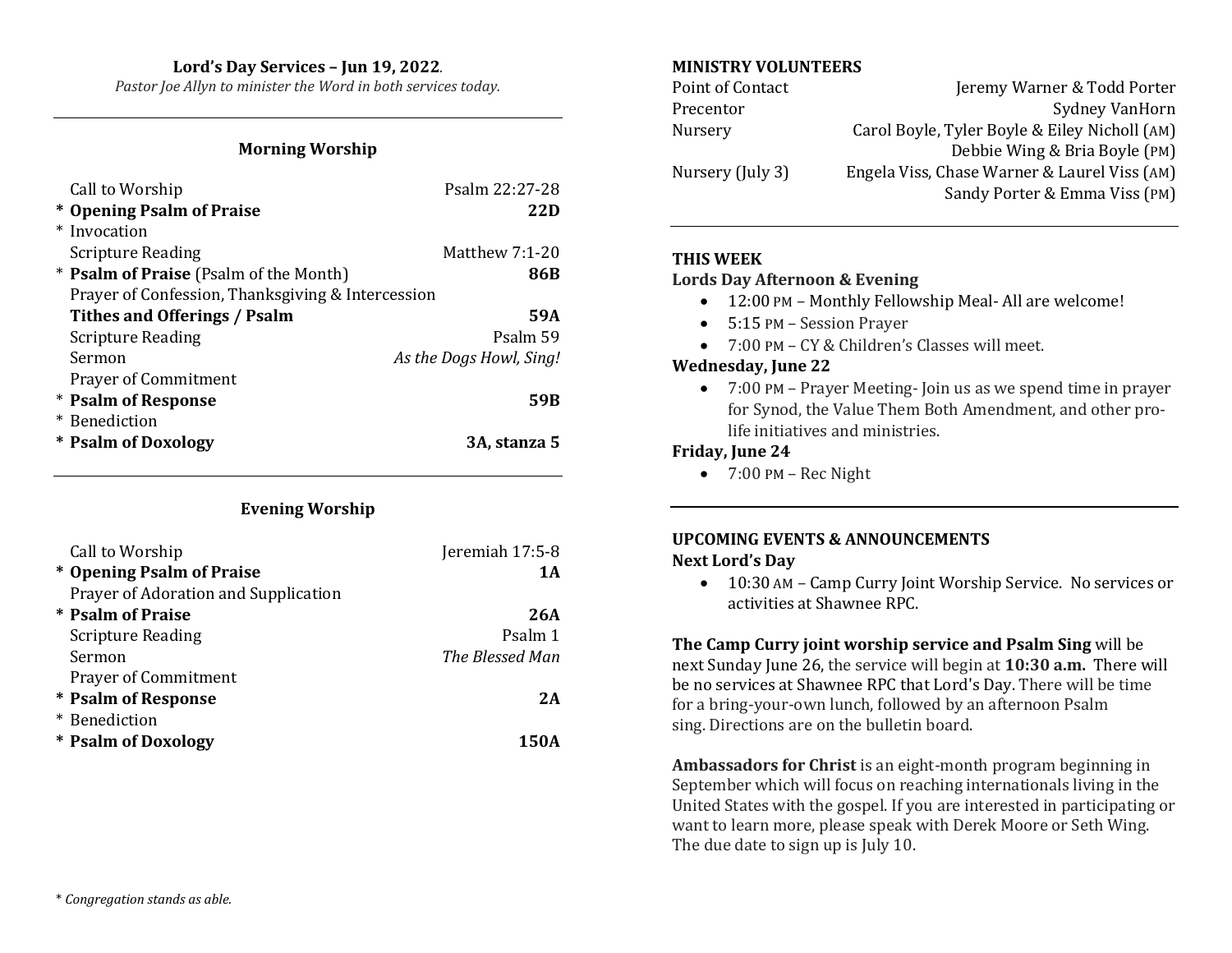**Please save the date and join the Reformed Presbyterian** 

**Theological Seminary** as we host the Westminster Conference on Friday and Saturday**, September 9th and 10th**, 2022, at *Providence Presbyterian Church in McKees Rocks, PA*. This year's topic will be "Means of Grace: The Sacraments as Holy Signs and Seals of the Covenant". Speakers include Prof. Keith Evans, Dr. Richard Gamble, Dr. Jeffrey Stivason, Dr. David Whitla, Dr. C.J. Williams, and Dr. Barry York. Visit [www.rpts.edu](http://www.rpts.edu/) and click on the "Events" tab and Westminster Conference 2022 for more information and registration. If you have any questions, please email June Whitla at [jwhitla@rpts.edu.](mailto:jwhitla@rpts.edu)

**The grass is growing!** Please volunteer to help take care of our church property by signing up to mow! <https://www.signupgenius.com/go/8050A4FAAAE2AA75-srpc2>

**Please sign up to host a fellowship meal** along with another family! [https://www.signupgenius.com/go/70A0C4EA9AE23A3F85](https://www.signupgenius.com/go/70A0C4EA9AE23A3F85-fellowship) [fellowship](https://www.signupgenius.com/go/70A0C4EA9AE23A3F85-fellowship)

#### **Mark Your Calendars**

June 29 – Prayer Meeting July 1 – Rec Night July 21 – Biblical Citizen's Town Hall July 29-30 – Church Rummage Sale



# **Jun 19, 2022**

| 9:45 AM  |
|----------|
| 11:00 AM |
| 6:00 PM  |
| 7:00 PM  |
|          |

*Contact an Elder: elders@shawneerpc.org. Joe Allyn, Bill Boyle, Derek Moore, Ron Patterson, Barry VanHorn, Harry Ward, Dennis Wing. Bulletin Announcements: bulletingal@gmail.com (Please send via email before 9 AM Thursday.) Online Church Calendar: shawneerpc.org/calendar*

6835 Pflumm Road • Shawnee, KS 66216 913-631-1991 • shawneerpc.org facebook.com / ShawneeRP